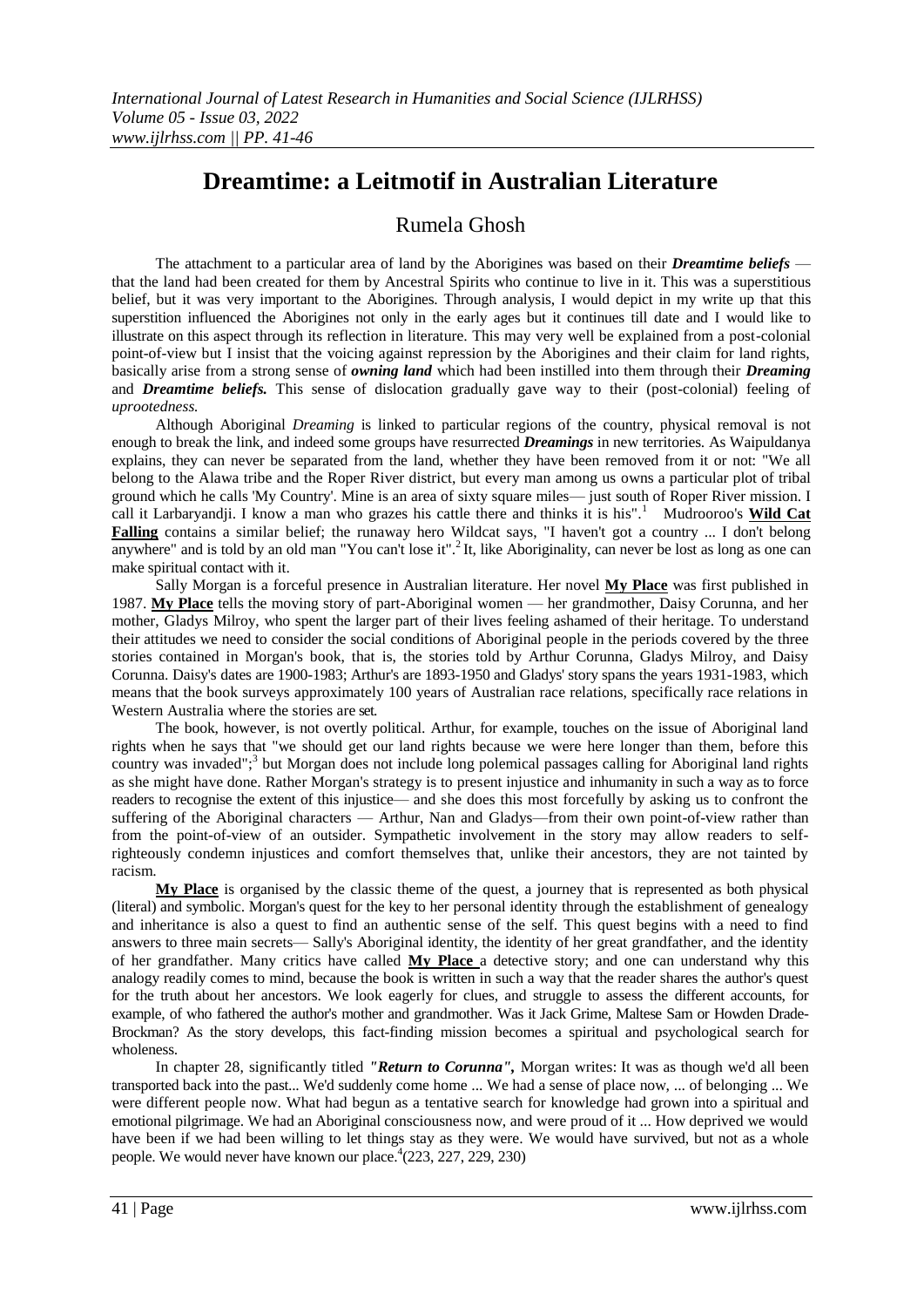*www.ijlrhss.com || PP. 41-46*

At Corunna Downs she discovers "her place", that is to say, her place within her extended family and in connection with the traditional tribal territory and with her grandmother's country. This place is simultaneously "our place" and the shift to the plural possessive pronoun announces that the autobiographical account of growth and self-knowledge is to be read as joined to the liberation of the race, or at least the family. The journey of selfdiscovery is also an Aboriginal coming to consciousness. Furthermore, in **My Place,** the confessional autobiographical style harmonises with a discourse about the search for and ultimate attainment of spiritual revelation as the ethical grounding of this new found selfhood. In the quotation above, the phrase "a whole people" is an interesting notion, and the book suggests that by affirming her Aboriginal heritage, Sally finds psychic health and *spiritual wholeness.* Indeed, the act of writing the book is represented as a healing process, both for herself and her extended family.

In terms of its structure and by virtue of the fact that it is a mixture of different literary forms—novel, autobiography, biography, and history—**My Place** is not immediately identifiable as straight history. For one thing, it moves outside the conventions of continuous narrative that have governed most historical narrative. Histories are usually written by a single author, and proceed to map the cause and effect of event in a logical and chronological progression. By contrast, Morgan's book is the product of a number of different narrators or storytellers and draws on a modern form of *oral transmission.* We are told in the book that Sally taped the stories of her mother, grandmother and Uncle Arthur and then transcribed them. In interviews about the process of writing of **My Place,** Morgan has stressed that the stories are transcribed as told by their tellers. Nan is a source of power within the family group, she is respected as *owner* of that knowledge in the Aboriginal way, and her right to this knowledge must be respected by her granddaughter. From the point-of-view of traditional Aboriginal ideas about the transmission of knowledge, the shift in the novel from the principal narrator, Sally, to her grandmother bears further consideration. According to traditional Aboriginal custom, narrators can only be partial holders of traditions and are required to defer to others who hold the rest of the sequence. Sally's story creates a context for the stories of Arthur, Gladys, and Nan to be retold, and because they are the rightful custodians of the story, their stories appear in a sequence which represents the deferment of narrative authority. Morgan suggests in the book that her Aboriginal inheritance is not only genetic, but also, that the link between her present and past is primarily *spiritual.* In terms of defining Aboriginality, the point stressed in the stories of the three women is that there is a *spirit world which has been passed down through the generations.* All three women share with their Aboriginal ancestors a belief in the spirit world in which there is no distinction between human beings, other living creatures, and the earth itself. It is a vision of wholeness and the unity of all life. This *inherited spirituality* is finally symbolized in the bird call in the last chapter, when Sally hears the song of the Aboriginal bird.

*Land* or description of their land i.e.*landscape*— has always been a primary motif with the Australian Aborigines and as I have already mentioned, this belief still haunts them. Many contemporary writers show their *clinging to land* through descriptions of the Australian landscape in its primal beauty or desert ruggedness. Jill Ker Conway in her work **The Road from Coorain,** hinges on a contrast between the outback and the city — and from one perspective the landscape is one of the book's chief characters. **The Road from Coorain** contains some extraordinarily evocative writing about the *Australian bush,* and you would need to turn to the landscapes of Australian painters such as Arthur Boyd and Fred Williams to find the equivalent in sensory intensity. The following passages will illustrate further On the plains, the earth meets the sky in a sharp black line so regular that it seems as though drawn by a creator interested more in geometry than the hills and valleys of the Old Testament. Human purposes are dwarfed by such a blank horizon ... Its blankness travels with our every step and waits for us at every point of the compass. Because we have very few reference points on the spare earth, we seem to creep over it, one tiny point of consciousness between the empty earth and the overarching sky.

Cumulus clouds pile up over the centre of vast continental spaces and the wind moves them at a dramatic pace along the horizon or over our heads. The ever-present red dust of a dry earth hangs in the air and turns all the colours, from yellow through orange and red, to purple, on and off, as the clouds bend and refract the light. Sunrise and sunset make up in drama for the fact there are so few songbirds in that part of the bush. At sunrise, great shafts of gold precede the baroque sunburst. At sunset, the cumulus ranges through the shades of a Turner seascape before the sun dives below the earth leaving no afterglow, but at the horizon, tongues of fire.<sup>5</sup>

In the first passage, Conway emphasizes on the blank monotonous flatness of the landscape and her use of the epithets 'empty' and 'tiny' refer to the earth and consciousness respectively. These descriptions of the outback landscape are traditional, and as a way of looking at the terrain, they can be read as symbolic of an interior landscape, of the spiritual and psychological state of its inhabitants — derived from the perspective of an empowered observer and the *Aboriginal Dreamtim* understanding of a spirit filled landscape through which individuals access their identity.

The second passage (and there are many other passages like it) develops a visionary strain which has been traditionally associated with the Australian landscape, especially the desert. Conway has said that she began the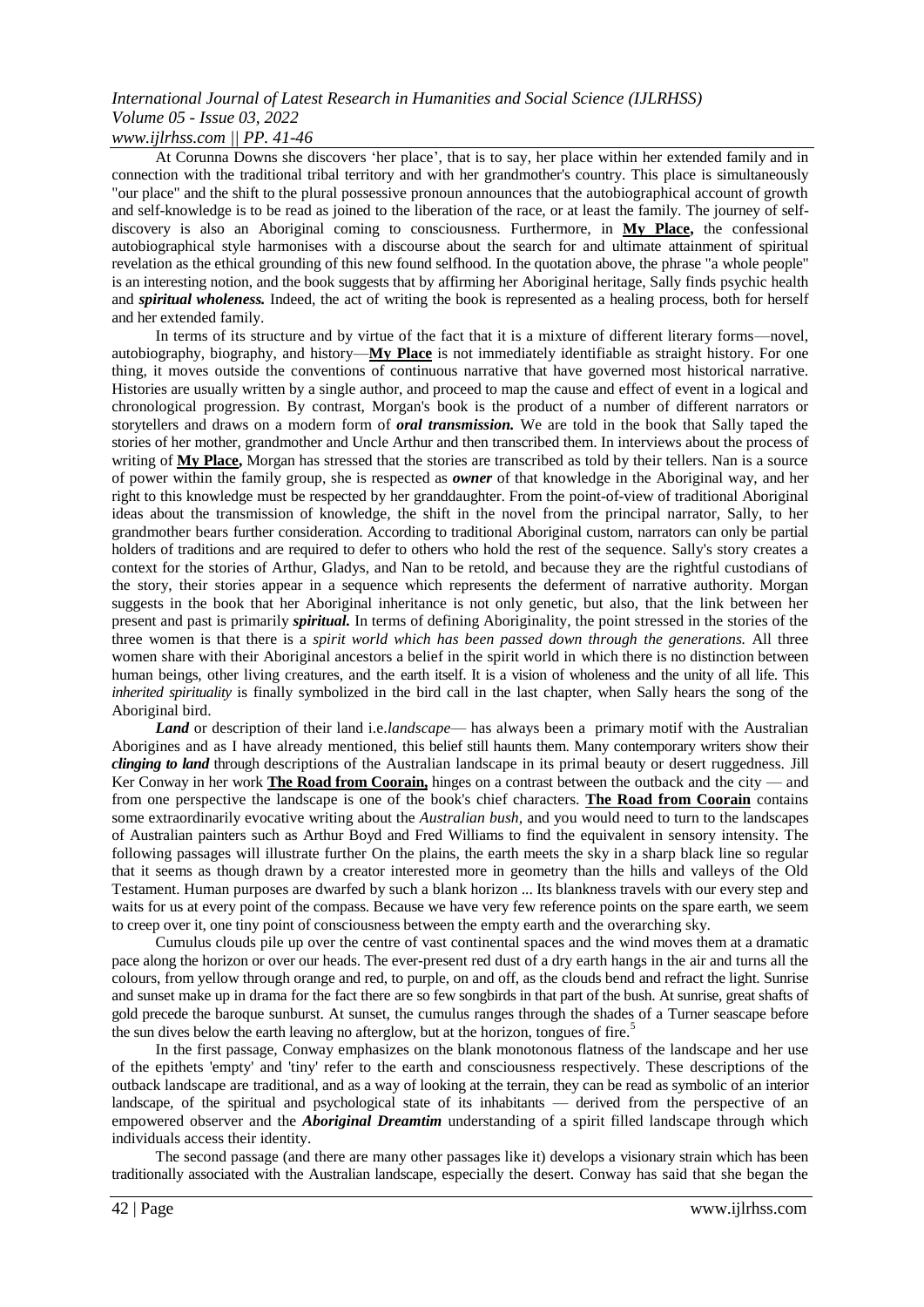### *www.ijlrhss.com || PP. 41-46*

book with landscape "because people aren't really comprehensible unless you understand the environment, and the kind of disaster that was so destructive to my family was an environmental one". What is unique about **The Road from Coorain** is the personal experience it relates of growing up on the Western plains of New South Wales, and the disaster referred to here is the appalling drought of the early 1940s which wreaked havoc on many dry land farmers of southeast Australia. The tale Ker Conway narrates is a familiar tale of the battle to survive in a harsh and unrelenting environment. She describes the bleak realities of a life totally dependent on a capricious nature, where dust storms blot out the sun for days on end and droughts last five years. The fierce drought drags on, silting up the fences and killing sheep by hundreds, and eventually it leads to her father's death. Emphasis is placed on the way this environment shapes character. Ker Conway gained from growing up in a harsh outback environment a tough, strong aspect and the concomitant virtues of courage, determination and persistence. These strengths can also be a form of emotional repression, as when young Jill is told not to cry at her father's death because crying is weak and wrong.<sup>6</sup>

Ker Conway's text supports, the *codes of Dreamtime identity,* by which Conway means the mythology of the bush. The phantasmagoria of that wild dreamland termed the *Bush* interprets itself. The bush ethos is characterised by rugged individualism, the loner dealing with the physical hardship, and the following passage well illustrates Ker Conway's self-consciousness about this stereotype: The bush ethos which grew up from making a virtue out of loneliness and hardship built on the stoic virtues of convict Australia. Settled life was soft and demoralizing. A 'real man' despised comfort and scorned the expression of emotion. The important things in life were hard work, self-sufficiency, physical endurance, and loyalty to ones' mates.<sup>7</sup>

The chapter then goes on to sketch the gendered division of labour belonging to this lonely and hard farming life. Conway appears to challenge stereotypes of the heroic nationalist type — reinforcing the *Dreamtime image of maleness.* Conversely, it might be argued that as a historian, Ker Conway is interested in the way Dreamtime myths and images have a tangible effect on the lives of individuals.

There are therefore, echoes of an Aboriginal primitive man in the midst of the contemporary Australian nature. This sense of belonging is reflected in their

poetr[y too. It](http://tooj.lt/) becomes very explicit in **We are going**, a poem by Oodergoo Noonuccal (Kath Walker):

We belong here, we are of the old ways.

We are the corroboree and the bora ground,

We are the old sacred ceremonies, the laws of the elders.

We are the wonder tales of Dreamtime, the tribal legends told.<sup>8</sup>

The Aborigines still try to define themselves and their contemporary culture in terms of their *Dreaming*  and *Dreamtime beliefs.* Thus Dreamtime, through it various tenets occupy a great part of their culture still and this gets reflected in their literature, as also in paintings and oral tradition. **The Last of His Tribe** is a very significant poem by Henry Kendall. This poem, like many others, have repeated references to traditions and ancient rituals — and the entire poem is woven in a Dreamtime ambience:

The Wallaroos grope through the tufts of the grass, …

Where the boomerangs sleep with the spear:

With the nullah, the sling, and the spear. ...

The Corroboree warlike and grim,

And the lubra who sat by the fire on the logs, …

And gleams like a Dream in his face —

Like a marvellous Dream in his face ?<sup>9</sup>

*Corroboree* is the Aboriginal ceremonial dance the performance of which is described as follows:

... presently with a sudden peculiar inflection of the voice, a number of men sprung from behind trees, holding in their hands a tuft of lightened ferns and bark, which they deposited on the ground; the partial illumination revealed the white and yellow lines painted on their bodies in forms of skeletons, which the sable skin, whenever exposed was lost to view in the obscurity of night. It was a *dance of Death. ...* The whole thing bore evidences of having been arranged with an eye to startling effectiveness; the painting, the sudden appearance from behind the trees, the fires, the extraordinary feats of muscles testified to the pains and time devoted to this sole amusement. I was told by a medical gentleman that many years ago he witnessed a dance in which two figures were introduced daubed over with spots of paint and that the performance was a representation of the sufferings of the blacks under the smallpox.<sup>10</sup>

*Corroborees* are part of Aboriginal culture. They were not simply dances, but were highly significant events and belong to the Australian Aborigines. The further reference in Kendall's poem to *wallaroos* (large, brownish-black Kangaroos), *boomerangs* (a musical instrument used in corroboree), the *nullah* (Aboriginal hard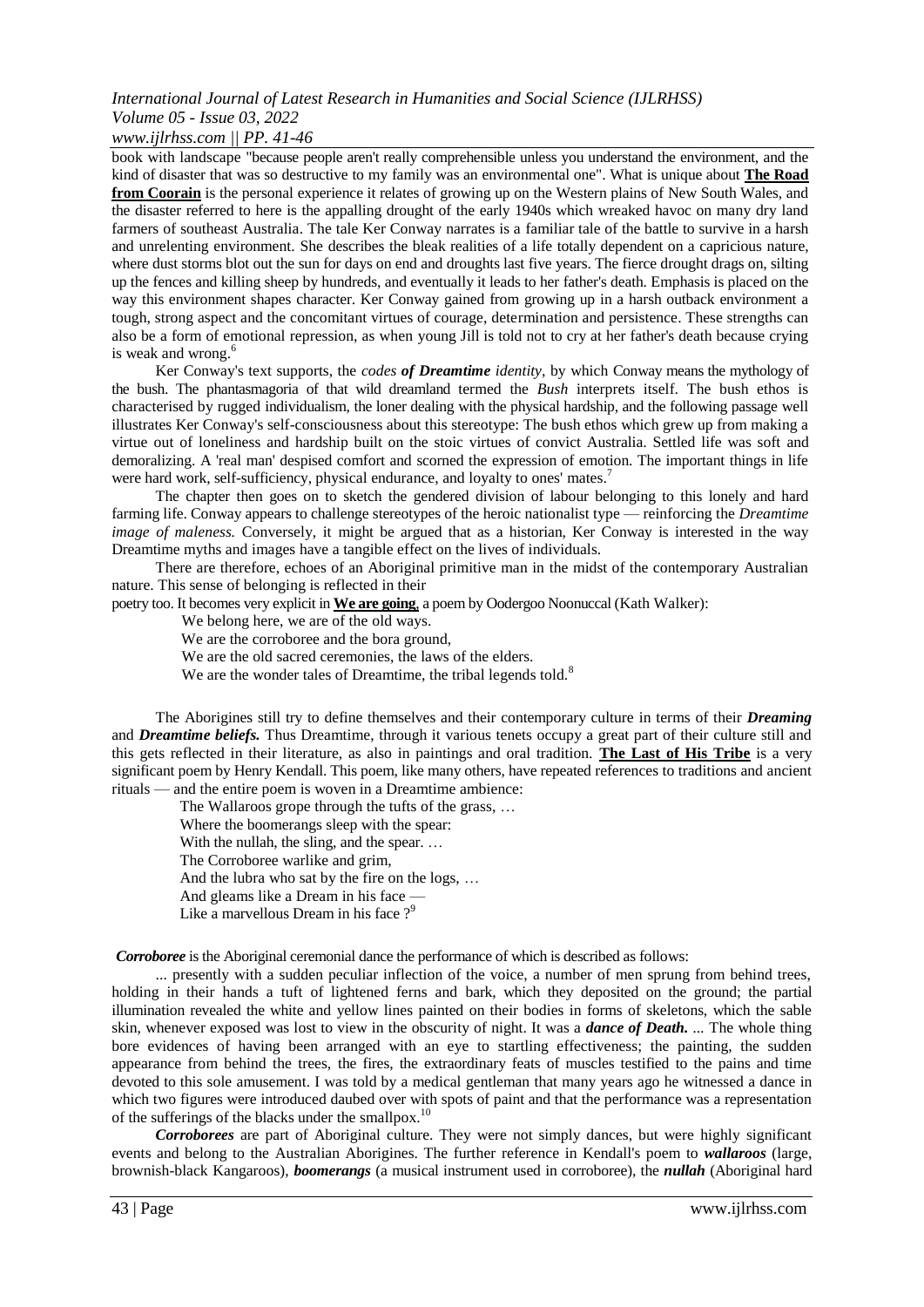*www.ijlrhss.com || PP. 41-46*

wood club) and *lubra* (an Aboriginal woman) reaffirms my proposition. Thus time and again, we get evidence of how *Dreaming* and their *Dreamtime laws* still influence the Australian Aborigine (be it through his storytelling tradition or visual arts or even literature) and this sustains them: ".../ The spirits of his Dreaming keep him strong".<sup>1</sup>

This experience of exile has been a continuing theme, as many have been forced off their ancestral lands. Australian novelist, Tim Winton, once suggested that the Aborigines have a "capacity to discover *spirituality* in the land, to dream visions and see the numinous in the midst of the country".<sup>12</sup> Tim Winton's novel **Cloudstreet,** reiterates this sense of exile when he says that they (Pickles family) feel "the big emptiness of the house around them, almost paralysing them with spaces and surfaces that yield nothing to them. It's just them in this vast indoors".<sup>13</sup> They struggle to feel at home in that "great continent of a house".<sup>14</sup> An Aboriginal man, a guardian angel, makes occasional appearances throughout the story with a message of the importance of belonging, both to family and to places. Quick Lamb has a dream in which he sees his family, other people he doesn't know, birds and animals, "all moving behind a single file of other people the colour of burnt wood." The Aboriginal seems to perform many of the same actions that Christ performs in the Gospels and that, in Goonan's words, his "message on the importance of family is consistent with the Gospel emphasis on the importance of community". The characters in **Cloustreet** are called by their experience and by the guidance of the Aboriginal man, to see the deep connectedness of all human beings with each other and with the land, and to live in accord with this. Thus a theology surfaces. But the theology of **Cloudstreet** seriously takes on board Aboriginal spirituality. Rather than creating an adapted theology for Australia using occidental categories, it starts with the spirituality of the people who have lived here for over forty thousand years. It speaks of God as the 'numinous in the midst of the ordinary', not as a God out there, distant and beyond human existence. It reminds me of Bonhoeffer's notion of a religion-less Christianity, "I should like to speak of God not on the borders of life but at its centre, ... not where human power gives out, on the borders, but in the centre of the village:

If we are to adequately respond to this sense of divine abandonment in Australia, then we must begin with a theology that recognises God 'with us"". What the Aboriginal people experienced in exile was a feeling of being cut off from those places that opened them up to their God.

Thus the *Dreamtime beliefs* become the internalized codes for the Australian Aborigines and shows how life should be experienced. We feel the echo of a same theme in Bruce Chatwin's novel **The Songlines.** "In my childhood," Bruce Chatwin recalls in the opening pages of **The Songlines,** "I never heard the word 'Australia' without calling to mind the fumes of the eucalyptus inhaler and an incessant red country populated by sheep... I would gaze in wonder at pictures of the koala and kookaburra, the platypus and Tasmanian bush-devil, Old Man Kangaroo and Yellow Dog Dingo, and Sydney Harbour Bridge. But the picture I liked best showed an Aboriginal family on the move". The exotic images remained with Chatwin into adulthood, urging him to seek, almost obsessively, the remote, arid corners of the world—Kashmir, the Sahel, Tierra del Fuego, the Sudan where his earlier books of travel and fiction were set. His wanderings made him the most authoritative English desert rat since Charles Doughty and T. E. Lawrence, and his gifts as a writer assure **The Songlines** a permanent place in English literature. Said to be Bruce Chatwin's best work, **The Songlines** pays homage to the nomadic spirit that prompted his own peripatetic existence, with an exploration of the "labyrinth of invisible pathways which meander all over Australia", <sup>17</sup> the *Dreaming-tracks* or *Songlines* of the Aboriginals. At the peak of his storytelling form, Chatwin weaves memoir, history, science, and philosophy into an Australian Outback travel tale of brilliance and beauty. The late Bruce Chatwin carved out a literary career as unique as any writers in this century. Part adventure story, part philosophical essay, this extraordinary book takes Bruce Chatwin into the heart of Australia on a search for the source and meaning of man's restless nature.

The Songlines is beautiful, elegiac, comic account of following the invisible pathways traced by the Australian Aborigines. Chatwin was nothing if not erudite, and the vast, eclectic body of literature that underlies this tale of trekking across the outback gives it a resonance found in few other recent travel books. A poignancy, as well, since Chatwin's untimely death made **The Songlines** one of his last books. Part adventure-story, part novelof-ideas, part satire on the follies *of progress,* part spiritual autobigraphy, part passionate plea for a return to Aboriginal simplicity of being and behaviour, **The Songlines** is a seething gallimaufry of a book. My analysis there by shows how *Dreamtime codes* are the centre point of their literary themes. Hal Zina Bennett's novel **Spirit Circle** speaks the same. The original vision for the novel came to her during a hypnosis session. In the vision she was transported back in time to an ancient but very sophisticated village high on the mountains. She was shown how the people lived and was tutored in parts of their religion. Following this vision,

she had a series of dreams with a medicine woman and shaman who told her about the evolution of what she called the 3rd, 4th and 5th worlds. In the 5th world they develop spiritual awareness and skills for a way of life based on mutual empowerment and a deeper understanding of our relations with ourselves, each other and the planet.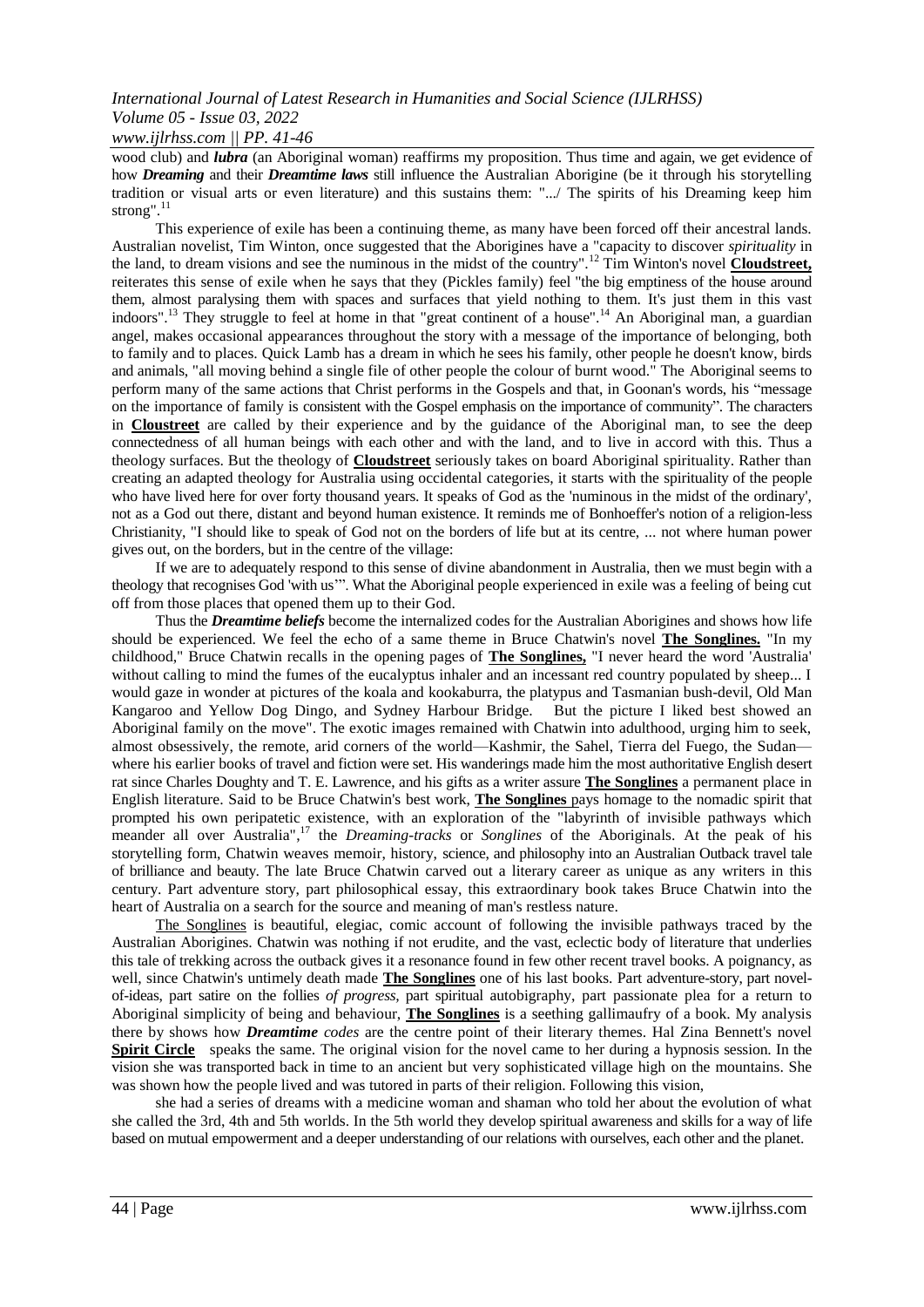#### *www.ijlrhss.com || PP. 41-46*

However, before that they will face great strife, with the Earth herself protesting human cruelty and indifference to the sacredness of life. It is a prophecy filled with much hope and much grief, yet one that speaks clearly to our times.

In crafting the story for those lessons, it came to her that the protagonist should be a woman who is immersed in her career and who had a very modern, scientific view of the world. She is, however, unwittingly drawn into a very different reality when she goes in search of her missing father— a rather kooky tabloid journalist— who has vanished after pursuing a rumour of UFOs at a sacred Indian site in New Mexico. This novel opens new ground because it includes a section in the back of the book for integrating the wisdom that is passed along to the protagonist through Mongwa, a medicine woman who belongs to a secret society of Australian Aboriginal shamans. The book is then an excellent introduction to the Australian Aboriginal belief of Earth-based spiritual traditions which unfold invisible dimension. And with this *land lore,* comes the Aboriginal notion of *story and storytelling.*

The Aboriginal notion of *story* is not only their formal linkage but, more interestingly, their thematic focus. Bill Neidjie's **Story About Feeling** gives the unity of functions in this *story,* it is more accurate to say that form/thematic elements coalesce here. This is a story about story (which is also feeling):

This the story. You can't split im,

you can't change im, you can't do anything.

This story you got to keep im... in your feeling.<sup>18</sup>

In **Laying Down** storytelling is again both the central organising category and the means of cultural expression :

Listen carefully, careful and this spirit e come in your feeling and you feel it ...anyone that. I feel it... my body same as you. I telling you this because the land for us, never change round, never change Places for us, earth for us, star, moon, tree, animal, no-matter what sort of animal, bird or snake... all that animal same like us.<sup>19</sup>

These poems thus lead us out from our own limited order into a more inclusive and insightful way of conceiving the Australian Aboriginal world. The result is a remarkably mechanistic, static, syntactical view of Aboriginal culture.

Mudrooroo's **Master of the Ghost Dreaming** is a novel about a mapan and elder, Jangamuttuk, who is attempting to restore his people to health and rescue them from the paternalistic good intentions of the Superintendent of the Government Mission for Aborigines (he is called Fada *father,* throughout by his charges, the famous painting, *The Conciliation*, reproduced on the cover of this issue, depicts his historical counpter part, G.A. Robinson). In the ceremony that begins the novel the twenty or twenty-five surviving adults of the more than a hundred originally taken to an island off the coast by Fada are performing a dance designed by Jangamuttuk to rid his people of Fada and Mada and to allow the remnant to return home. The dancers are painted to resemble —*ghosts*—and their body painting had been designed to signify Aboriginal fashion. In the last chapter of **Writing from the Fringe,** Mudrooroo writes "Now, since the works of early Aboriginal writers who emphasized message and accessibility, Aboriginal writing has developed towards a spirituality interested in using and exploring the inner reality of Aboriginality in Australia".<sup>20</sup>

This is an accurate description of the way Mudrooroo's own writing has moved, and is wholly in accord with traditional culture, which is utterly permeated by religious thought and practice. Despite his wariness about traditional culture's tendency to stasis, then, he sees in it the potential for a dynamic Aboriginality.

Of necessity, then, Jangamuttuk's *Dreaming,* his ancestral being or totemic ancestor, is the European, just as others' *Dreamings* are the *Willy Wagtail* or the *Shark.* When as a small boy, he arrives back in camp after seeing a European ship, "the ol' fella knew right away that I had been gifted, that I had received my callin', my Dreamin', that Ghost Dreamin' which is so powerful when you use it right".<sup>21</sup> This permits him to use the designs of the Europeans, their music, their ideas, and to adapt them to his purposes, because he understands their power. Thus the antidote is made of the original poison. Since Jangamuttuk is, apparently, one of the remnant survivors of the extermination of the Tasmanian Aborigines, he has no *home* culture to return to. This situation resembles Mudrooroo's and at some level, that of all contemporary Aborigines. Nonetheless, unlike many of his companions, he does not despair. "Jangamuttuk still believed that the old ways could be saved from the hands of